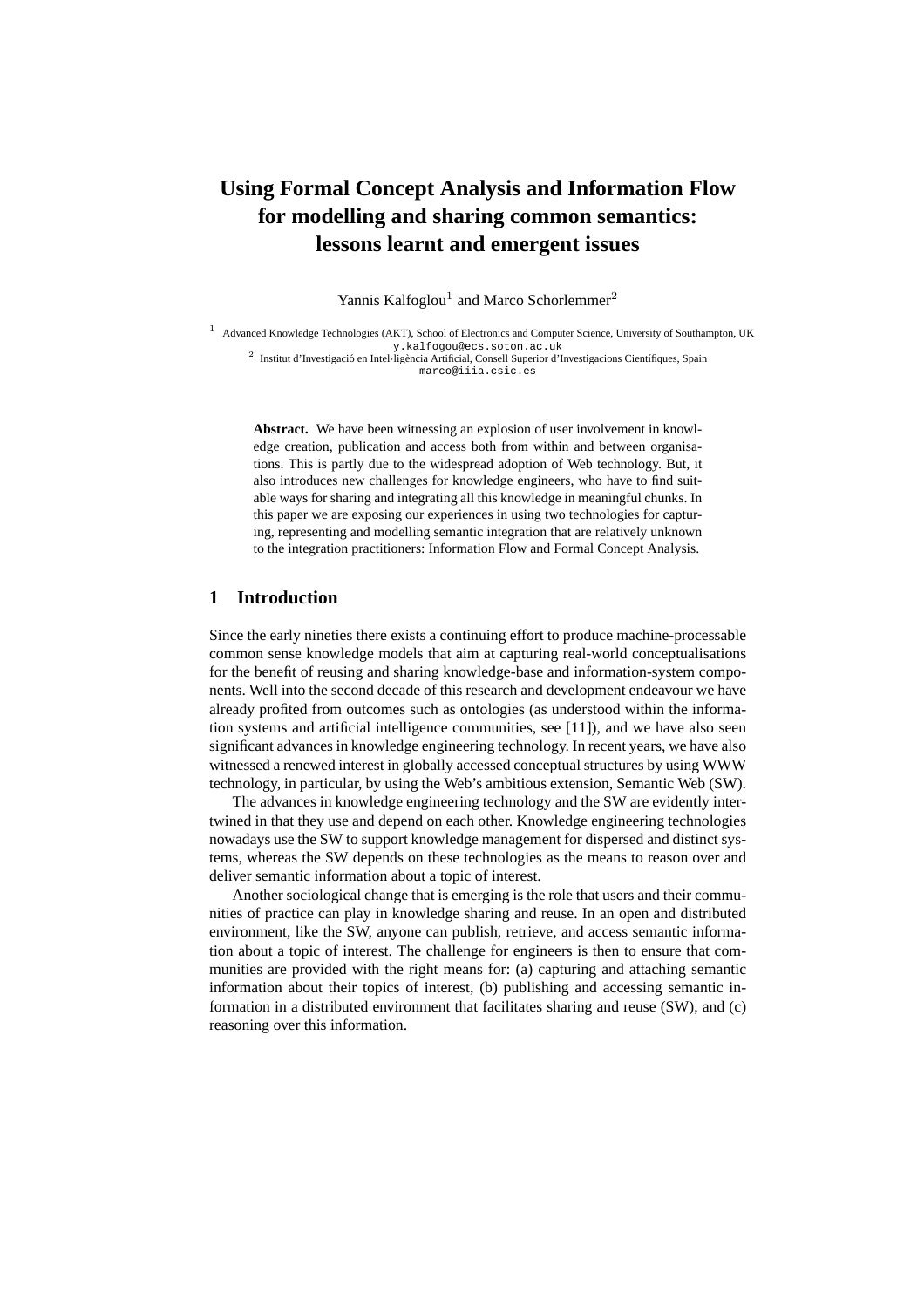This is indeed the holy grail for knowledge engineering: to capture, represent, model and share semantics among diverse communities in a open and distributed environment like the SW. In this paper we elaborate on our own experiences in dealing with technologies that could be harnessed to help us achieve some of these goals: Information Flow (IF) as the means to capture, represent and model semantic integration (section 3), Formal Concept Analysis (FCA) as the means for modelling and analyzing semantic information (section 4). We also speculate on emergent issues with respect to the adoption of these relatively unknown technologies to the larger SW and knowledge engineering community (section 5).

Initially though, we elaborate in the next section on the role of common semantics as they are exposed by communities in an environment like the SW, and on the need for semantically integrating these communities for the benefits of knowledge sharing and reuse.

# **2 From Common Semantics to Semantically Integrated Communities**

Communities of practice (or communities of interest) have always been indispensable for knowledge management systems. Their use in various parts of a knowledge artifact's life-cycle, from creation to expiration, is vital, because communities represent the knowledge of a group and incorporate individuals' expertise. Most of knowledge management has been using computational means for assisting these communities in closed or controlled environments, like organisational intranets. This made it possible for knowledge engineers to design, develop and deploy conceptual structures upon which knowledge sharing processes are based. Ontologies are the most used example of these structures as they are suitable for capturing and representing common semantics.

The situation becomes somewhat more complicated though, when we face the emergent SW and operate in an open and distributed environment like the Web. There, we no longer have the luxury of a centrally controlled repository of semantics. As users are encouraged to participate in knowledge management processes (either as members of a community or individually) the danger of flooding the Web (or the SW) with semantically-rich information is becoming a reality.

One has to find ways of extracting meaningful chunks of knowledge from user information as these are disseminated in all forms using all possible mediums. For example, one of the least anticipated trends for disseminating knowledge, and one that is witnessing unprecedented success, is the use of *blogs* with more than 50 million blogs available online. Most of this information would probably not be of interest for a specific system; however, this is something that we can only tell once we capture the semantics of this information and represent it in a way that allows us to reason with it.

In order to move from an environment where semantics are exposed and published *en masse*, to an environment where common semantics are identified—and hence semantic integration is possible—the focus has to be on technologies that can capture, model, and share semantics. We also need methodologies that go beyond the use of traditional constructs found in most conceptual structures (such as classes and attributes).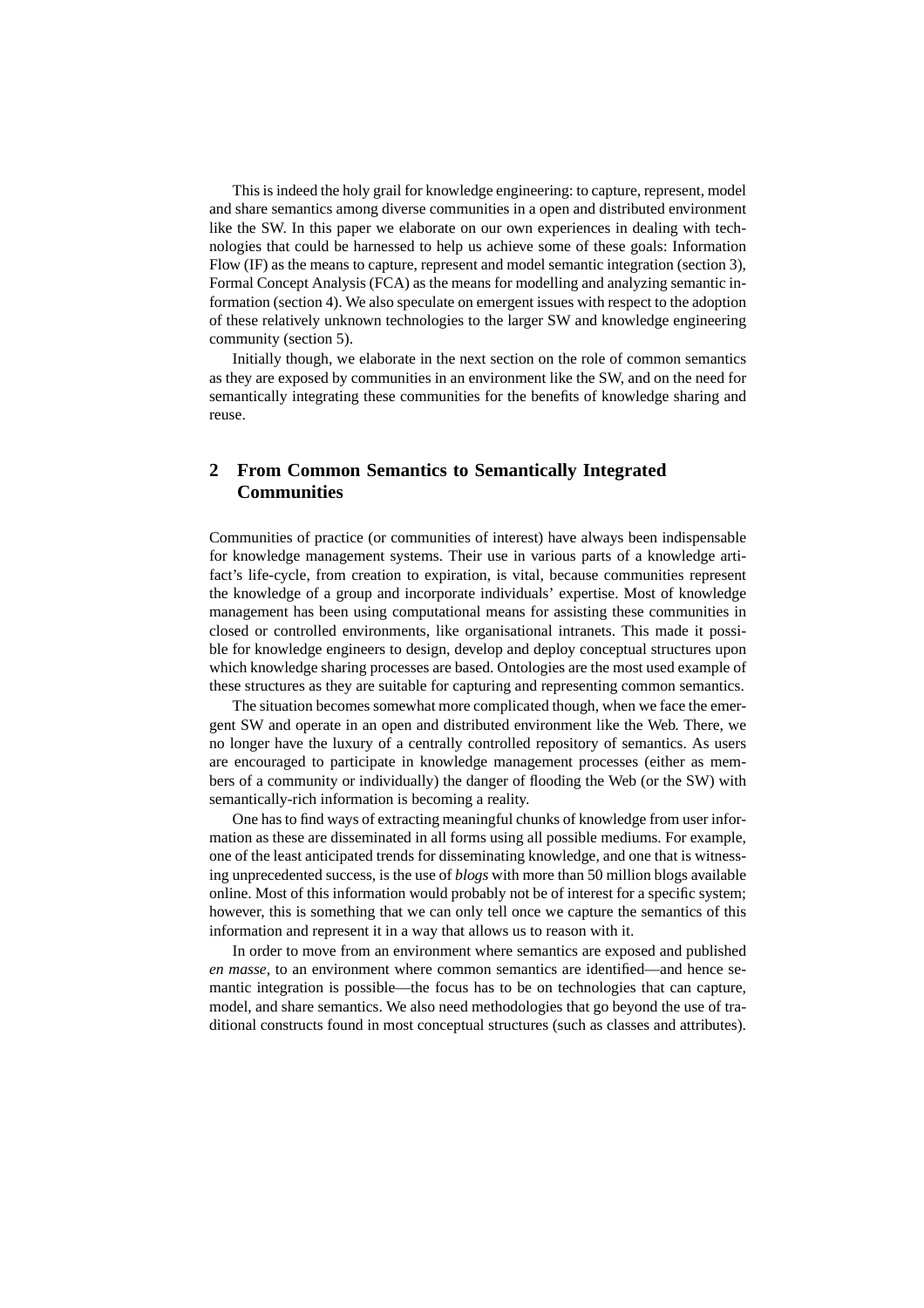For example, in his work for sharing ontologies in distributed environments, Kent advocates for the use of instances as the main piece of information that is passed around [18].

In the next two sections, we will elaborate on how we used IF and FCA to capture, model, and represent common semantics for the sake of semantic integration.

# **3 Information Flow**

In this paper we refer to IF in accordance with Barwise and Seligman's theory of information flow, as put forth in [4]. Their work has put within the context of the general endeavour to develop a *mathematics of information*. The first mathematical theory addressing the idea of information in a rigorously formal way was Shannon's communication theory [24]; but his was a *quantitative*, syntactic theory of amounts of information and channel capacity that did not focus on the semantic content of communicated messages.

Building upon Shannon's probabilistic theory, and using his insight of seeing information as an objective commodity that can be studied independently of the means of transmission, Dretske developed a *qualitative*, semantic theory of information, in which he was able to formulate a definition of information content of concrete messages [9]. However, the probabilistic approach did not captured satisfactorily the semantic link between the information generated at the source and that arriving at the receiver.

What was needed was a theory that accounted for the mechanism by which signals encode information. Such mechanism was addressed by Barwise and Perry in situation semantics [3], by abandoning Shannon's and Dretske's probabilistic approach. Devlin further developed situation semantics in order to shift the emphasis that classical logic was putting on the mathematical concepts of *truth* and *proof* (which proved ill-suited for tackling problems which lay outside the scope of the mathematical realm, such as common-sense reasoning, natural language processing, or planning) to address the issues of information and information flow [8].

#### **3.1 The Logic of Distributed Systems**

The latest comprehensive theory within the effort towards a mathematics of information is *channel theory* [4], which constitutes an abstract account of Dretske's theory of information flow in which Barwise and Seligman assume some of Dretske's most fundamental observations and principles, but also abandon the problematic probabilistic approach. Barwise and Seligman see flow of information as a result of the regularities in a distributed system of components, and they use techniques borrowed from category theory and algebraic logic to formalise these regularities in their theory. Barwise and Seligman's is a mathematical model that succeeds in describing partial flow of information between components. Like Dretske's theory, but unlike Shannon's communication theory, it was not originally developed as a tool for engineers facing real world needs; rather it is a descriptive theory of information flow in distributed systems. Later in this paper though, we report on how we have been using the Barwise-Seligman theory of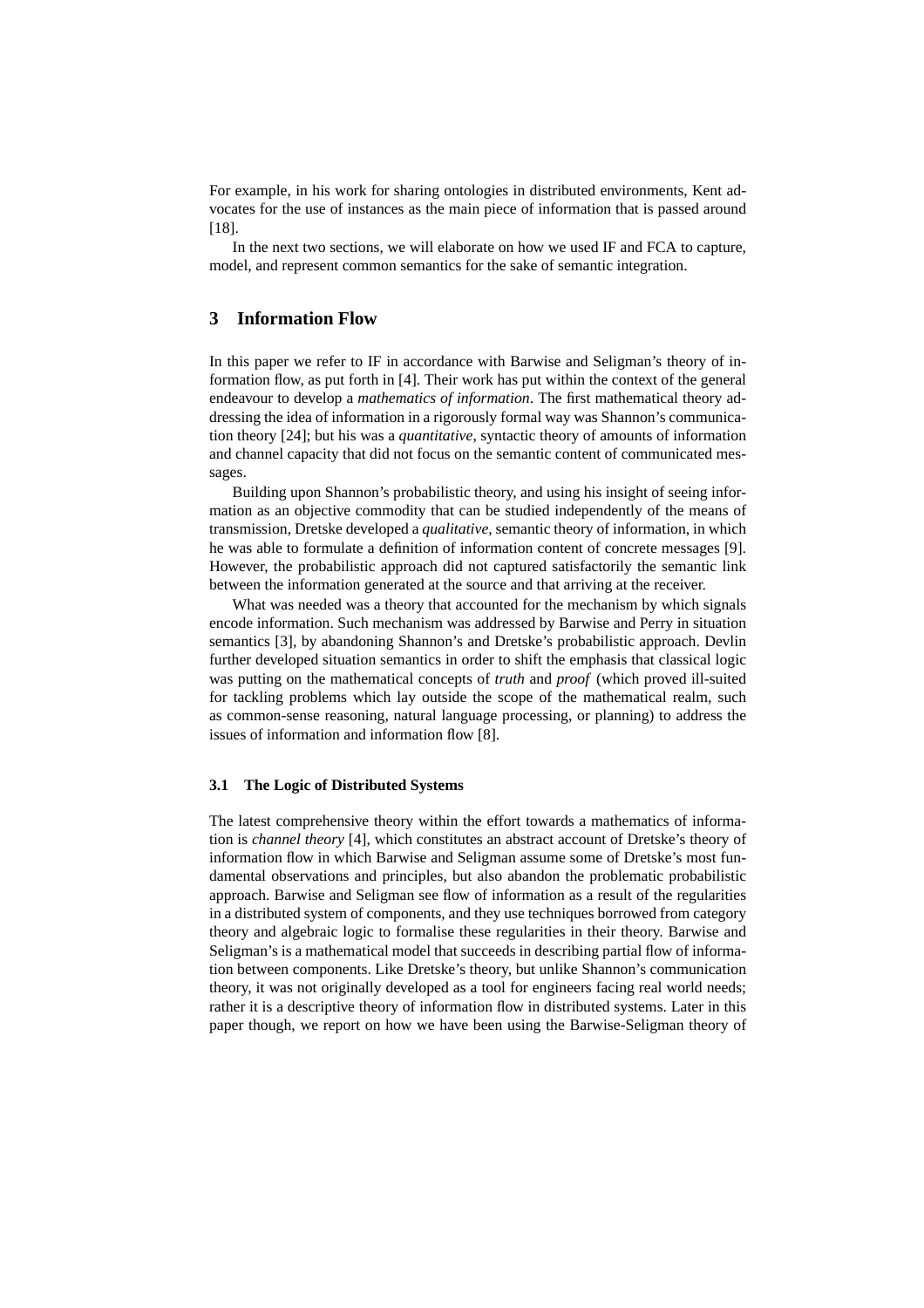information flow to address realistic scenarios of semantic heterogeneity in large-scale distributed environments such as the Web.

In channel theory, each component of a distributed system is represented by an *IF classification*  $\mathbf{A} = \langle tok(\mathbf{A}), typ(\mathbf{A}), \models_{\mathbf{A}} \rangle$ , consisting of a set of *tokens*, tok( $\mathbf{A}$ ), a set of *types*,  $typ(\mathbf{A})$ , and a *classification relation*,  $\models_{\mathbf{A}} \subseteq tok(\mathbf{A}) \times typ(\mathbf{A})$ , that classifies tokens to types.<sup>3</sup>

The flow of information between components in a distributed system is modelled in channel theory by the way the various IF classifications that represent the vocabulary and context of each component are connected with each other through *infomorphisms*. An infomorphism  $f = \langle f \hat{f}, f \hat{f} \rangle : A \rightleftarrows B$  from IF classifications A to B is a contravariant pair of functions  $f^*: typ(\mathbf{A}) \to typ(\mathbf{B})$  and  $f^*: tok(\mathbf{B}) \to tok(\mathbf{A})$  satisfying, for each type  $\alpha \in typ(\mathbf{A})$  and token  $b \in tok(\mathbf{B})$ , the fundamental property that  $f^{\check{}}(b) \models_{\mathbf{A}} \alpha \text{ iff } b \models_{\mathbf{B}} f^{\check{}}(\alpha)$ :



The basic construct of channel theory is that of an *IF channel*—two IF classifications  $A_1$  and  $A_2$  connected through a core IF classification C via two infomorphisms  $f_1$  and  $f_2$ :



According to Barwise and Seligman, this basic construct captures the information flow between components  $A_1$  and  $A_2$ . In Barwise and Seligman's model it is by virtue of the existing connection between particular tokens (captured by projections  $f_1$  and  $f_2$ ) that components carry information of other components in a distributed system: information flow crucially involves both types and tokens.

#### **3.2 Duality in Knowledge Sharing**

Our own interest in the Barwise-Seligman theory of information flow arose from the observation by Corrêa da Silva and his colleagues [6] that, although ontologies were proposed as a silver bullet for knowledge sharing, for some knowledge-sharing scenarios the integration of ontologies by aligning, merging, or unifying concepts and relations as specified by their respective theories alone turned out to be insufficient. A closer analysis of these scenarios through the lenses of Barwise and Seligman's approach to information flow revealed that successful and reliable knowledge sharing between two

 $3$  We are using the prefix 'IF' in front of some channel-theoretic constructions to distinguish them from their usual meaning.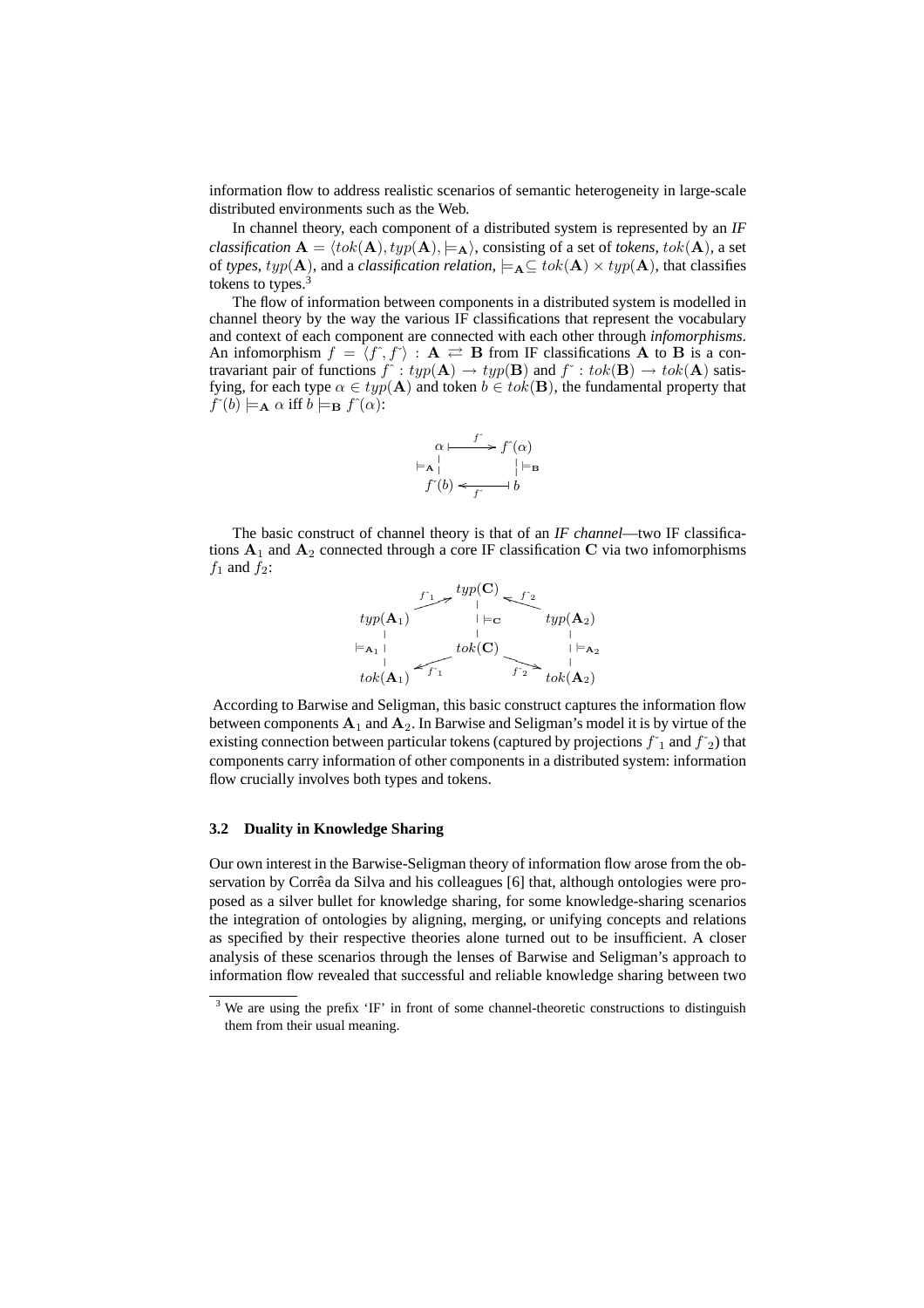systems went closely together with an agreed understanding of an existing duality between the merging of local ontologies into a global one, and the identification of particular situations in which the sharing of knowledge was going to take place. Actually, such duality is a recurrent theme in logic and mathematics, which has been thoroughly studied within category theory by means of Chu spaces [12, 2, 20]. Chu spaces lie at the foundations of both FCA and IF, and the relationship between FCA and IF resulting from this common foundation has also been explored by Wolff [26] and Kent [19].

Consequently, Schorlemmer proposed in [22] categorical diagrams in the Chu category as a formalisation of knowledge-sharing scenarios. This approach made the duality between merged terminology and shared situations explicit, which accounted for the insufficiencies put forth in Corrêa da Silva's work, and provided a deeper understanding and more precise justification of sufficient conditions for reliable flow of information in a scenario for sharing knowledge between a probabilistic logic program and Bayesian belief networks, proposed by Corrêa da Silva in [7].

#### **3.3 Information-Flow Theory for Semantic Interoperability**

Our research has been driven by the observation that the insights and techniques gained from an information-theoretic analysis of the knowledge sharing problem could also help us in tackling the increasing challenge of semantic heterogeneity between ontologies in large-scale distributed environments such as the Web. A thorough survey on existing ontology mapping techniques in this domain revealed a surprising scarcity of formal, theoretically-sound approaches to the problem [16]. Consequently we set out to explore information-flow theoretic methods in various ways and scenarios:

**IF-Map:** In [15] we describe a novel ontology mapping method and a system that implements it, IF-Map, which aims to (semi-)automatically map ontologies by representing them as IF classifications and automatically generate infomorphisms between them. We demonstrated this approach by using the IF-Map system to map ontologies in the domain of computer science departments from five UK universities. The underlying philosophy of IF-Map follows the assumption that the way communities classify their instances with respect to local types reveals the semantics which could be used to guide the mapping process. The method is also complemented by harvesting mechanisms for acquiring ontologies, translators for processing different ontology representation formalisms, and APIs for Web-enabled access of the generated mappings (all in the form of infomorphisms).

**Theory of Semantic Interoperability:** Beyond the application of information-flow theory to guide the automatic mapping of ontologies, we have also explored the suitability of the theory to define a framework that captures semantic interoperability without committing to any particular semantic perspective (model-theoretic, property-theoretic, proof-theoretic, etc.), but which accommodates different understandings of semantics [17]. We articulated this framework around four steps that, starting from a characterisation of an interoperability scenario in terms of IF classifications of tokens to types,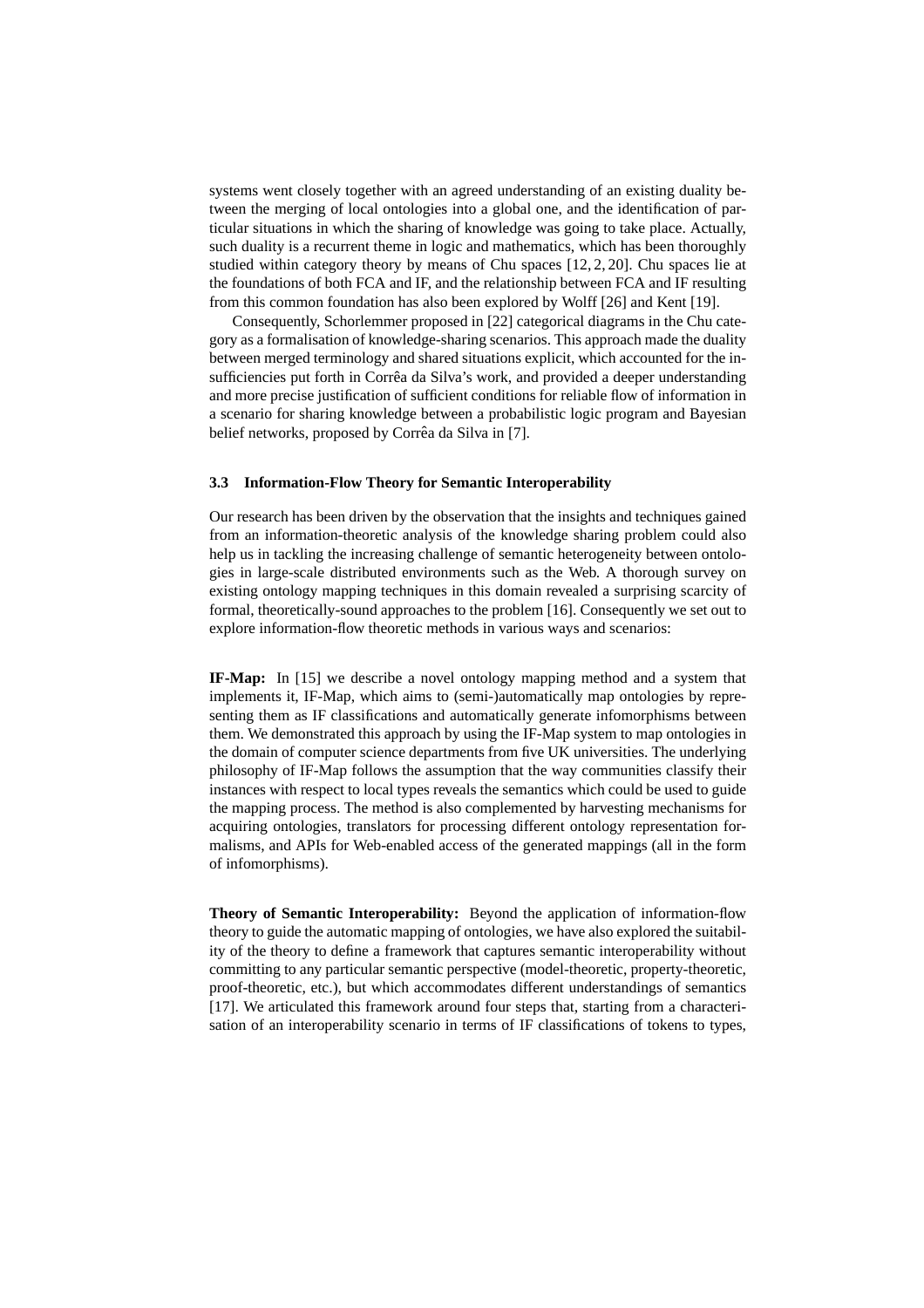defines an information channel that faithfully captures the scenario's semantic interoperability. We used this framework in an e-Government alignment scenario, where we used our four-step methodology to align UK and US governmental departments using their ministerial units as types and their respective set of responsibilities as tokens which were classified against those types.

**Ontology coordination:** Our most recent work in this front applies information-flow theory to address the issues arising during ontology coordination [23]. Since *a priori* aligned common domain ontologies need to be as complete and as stable as possible, they are mostly useful in clearly delimited and stable domains, but they are untenable and even undesirable in highly distributed and dynamic environments such as the Web. In such an environment, it is more realistic to progressively achieve certain levels of semantic interoperability by coordinating and negotiating the meaning attached to syntactic constructs on-the-fly. We have been modelling ontology coordination with the concept of a *coordinated information channel*, which is an IF channel that states how ontologies are progressively coordinated, and which represents the semantic integration achieved through interaction between two agents. It is a mathematical model of ontology coordination that captures the *degree of participation* of an agent at any stage of the coordination process, and is determined both, at the type and at the token level. Although not yet a fully-fledged theory of ontology coordination, nor an ontology coordination methodology or procedure, we have illustrated our ideas in a scenario taken from [25] where one needs to coordinate different conceptualisations in the English and French language for the concepts of *river* and *stream* on one side, and *fleuve* and *reivière* on the other side.

# **4 Formal Concept Analysis**

Formal Concept Analysis (FCA)[10] provides a fertile ground for exploitation with its generic structure of lattice building algorithms to visualise the consequences of partial order that the underlying mathematical theory builds on. However, there is little support for the modeller to help in identifying appropriate conceptual structures to capture common, domain, semantics.

FCA has been applied at various stages of a system's life cycle: for example, in the early stages, when analyzing a domain for the purpose of building and using a knowledge-rich representation of that domain—like the work of Bain in [1] where FCA was used to assist building an ontology from scratch—or at later stages, in order to enhance an existing system for the purpose of providing a specific service—like the *CEM* email management system described in [5].

The core modelling ingredient underpinning FCA is a formal context: *objects* and *attributes*<sup>4</sup> related by an *incidence relation*. This stems from predicative interpretations of set theory (notice the common underlying mathematical foundation of FCA contexts and IF classifications as already pointed out in section 3). Thus, for a given object, one

<sup>4</sup> Priss points out in [21] these can be *elements, individuals, tokens, instances, specimens* and *features, characteristics, characters, defining elements*, respectively.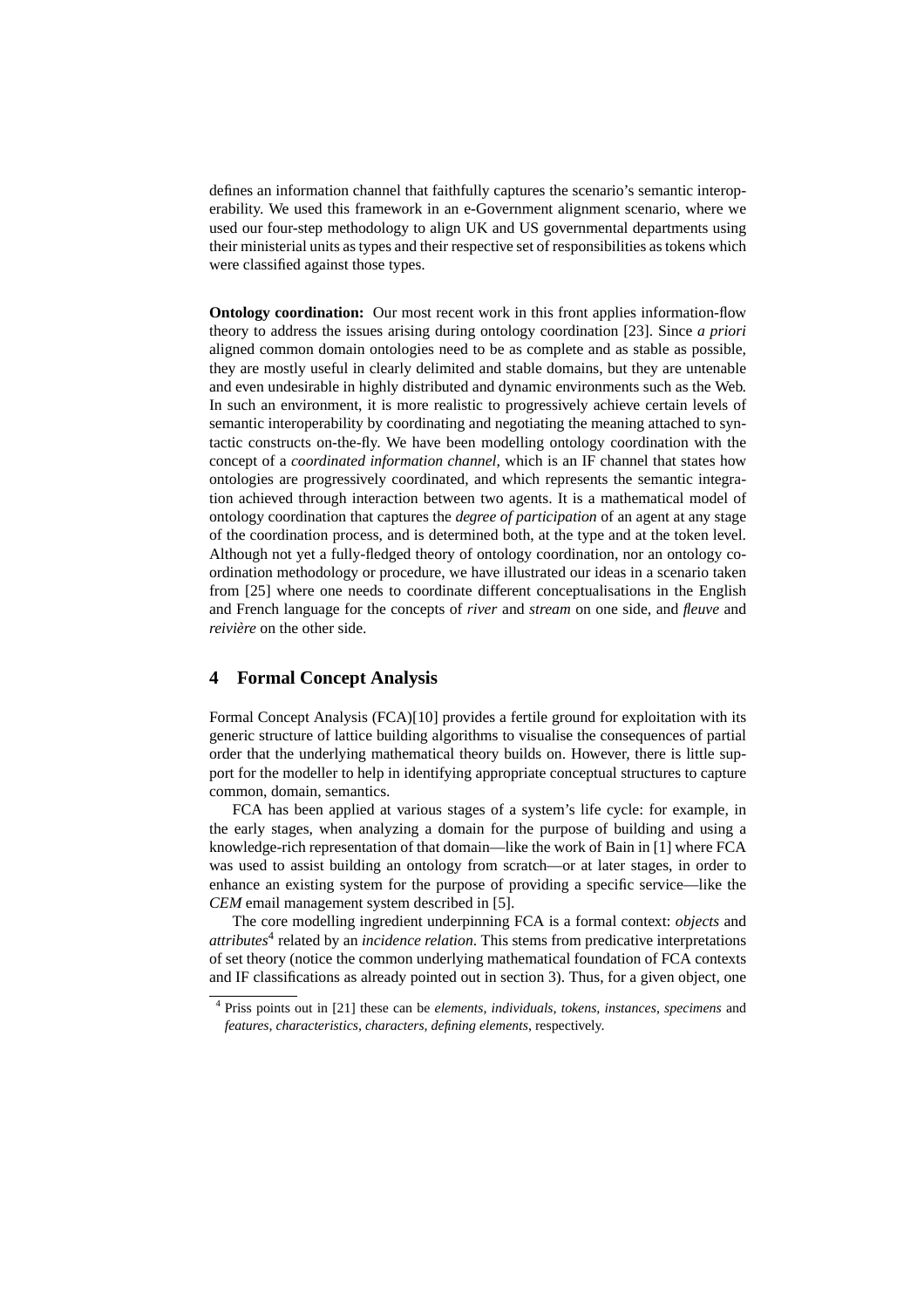performs a "closure" operation to form a set of objects which is the intersection of the extension of the attributes that the object is characterised by. These are defined as the concepts in any particular formal context, with the order ideal (or down set)  $\downarrow$  m of any attribute m.

In the AKT project  $5$ , we experimented with scenarios taken from the scientific knowledge management realm, in which we were confronted with loosely defined objects and attributes. We describe the scenarios in detail in [14] but here we recapitulate on our experiences using FCA. Our aim was to use FCA to help us performing certain knowledge management tasks, such as:

**Analyzing programme committee memberships:** One could assume that programme committee membership for a conference or similar events requires that those on the programme committee (PC) are the current and prominent figures in the field at question. Using this as a working hypothesis and the year in which they served at a specific PC as temporal marker of recognised prominence, we then applied FCA techniques like concept lattice exploration to visualise the distribution of PC members over a number of years. This could, arguably, give us an idea of how the specific event evolved over a period of time by virtue of the changes (or otherwise) in their PCs.

In our experiments the objects were PC members and attributes were EKAW conferences in which these members served. A visual inspection of this sort of lattice can reveal trends of how the event has evolved over the years. For example, we can identify people who where in PCs of early EKAWs but not in more recent EKAWs, whereas others have a continuous presence in PCs throughout the whole period of 1994 to 2002. If we correlate this information with information regarding the research interests of the PC' members, we could end up with a strong indication of the evolution of research themes for EKAW conferences.

**Analyzing the evolution of research themes:** This analysis can be supported by another lattice which depicts the evolution of research themes in EKAW conferences, based on the designated conference session topics. We show this lattice in figure 1. From the lattice drawing point of view, and in contrast with conventions followed when drawing these sort of lattices, we deliberately changed the position of the nodes in the line diagrams produced. We did that to enhance its readability and ease its illustration when depicted on paper as we wanted to include full textual descriptions for all labels for objects and attributes. That compromised the grid projection property of the diagram without, however, affecting the representation of partial order between nodes.

Again, a close inspection shows some trends which are evident in today's research agendas in many organisations: *knowledge modelling frameworks* and *generic components* were popular in the early 90s whereas nowadays the research focus is on *semantic web* and *knowledge management*. The inherited taxonomic reasoning of concept lattices can also reveal interesting relationships between research topics, as for instance, the subsumption of *ontologies* from *knowledge management*, *knowledge acquisition* and *semantic web* topics.

<sup>5</sup> http://www.aktors.org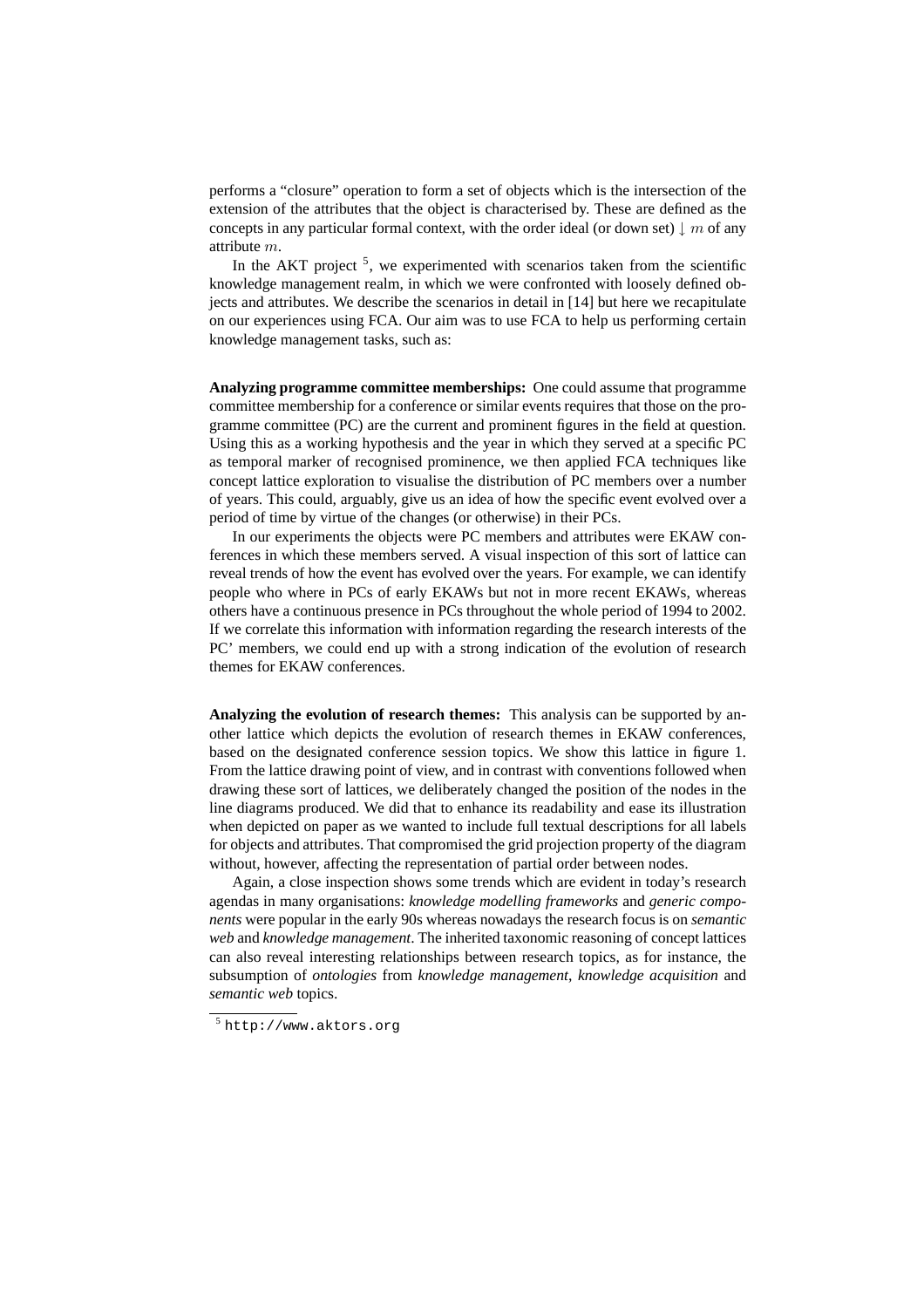

Fig. 1. Concept lattice depicting session topics of the EKAW conferences from 1994 to 2002.

**Analyzing research areas attributed to published papers:** We also applied FCA techniques, in particular context reduction algorithms like those described in the FCA textbook (p.27 in [10]), to analyze the formal context of online academic journals. Our aim was to expose relationships between research areas used to classify published papers. The premise of our analysis is the very algorithm that Ganter and Wille describe in [10] for clarifying and reducing formal contexts: "[. . . ] we merge objects with the same intents and attributes with the same extents. Then we delete all objects, the intent of which can be represented as the intersection of other object intents, and correspondingly all attributes, the extent of which is the intersection of other attributes extents.". This process, if captured in a step-wise fashion, will expose the objects and attributes that are about to be merged with others, hence allowing us to infer that they are related.

For our data sets, we used a small number of articles from the *ACM Digital Library* portal<sup>6</sup> focusing on the *ACM Intelligence* journal<sup>7</sup>. The formal context consists of 20 objects (articles) and 58 attributes (research areas). The research areas originate from a standard classification system, the *ACM Computing Classification System*<sup>8</sup> . We also used a second data set, the *Data and Knowledge Engineering (DKE)* journal from Else-

<sup>6</sup> http://portal.acm.org

<sup>7</sup> http://www.acm.org/sigart/int/

<sup>8</sup> http://www.acm.org/class/1998/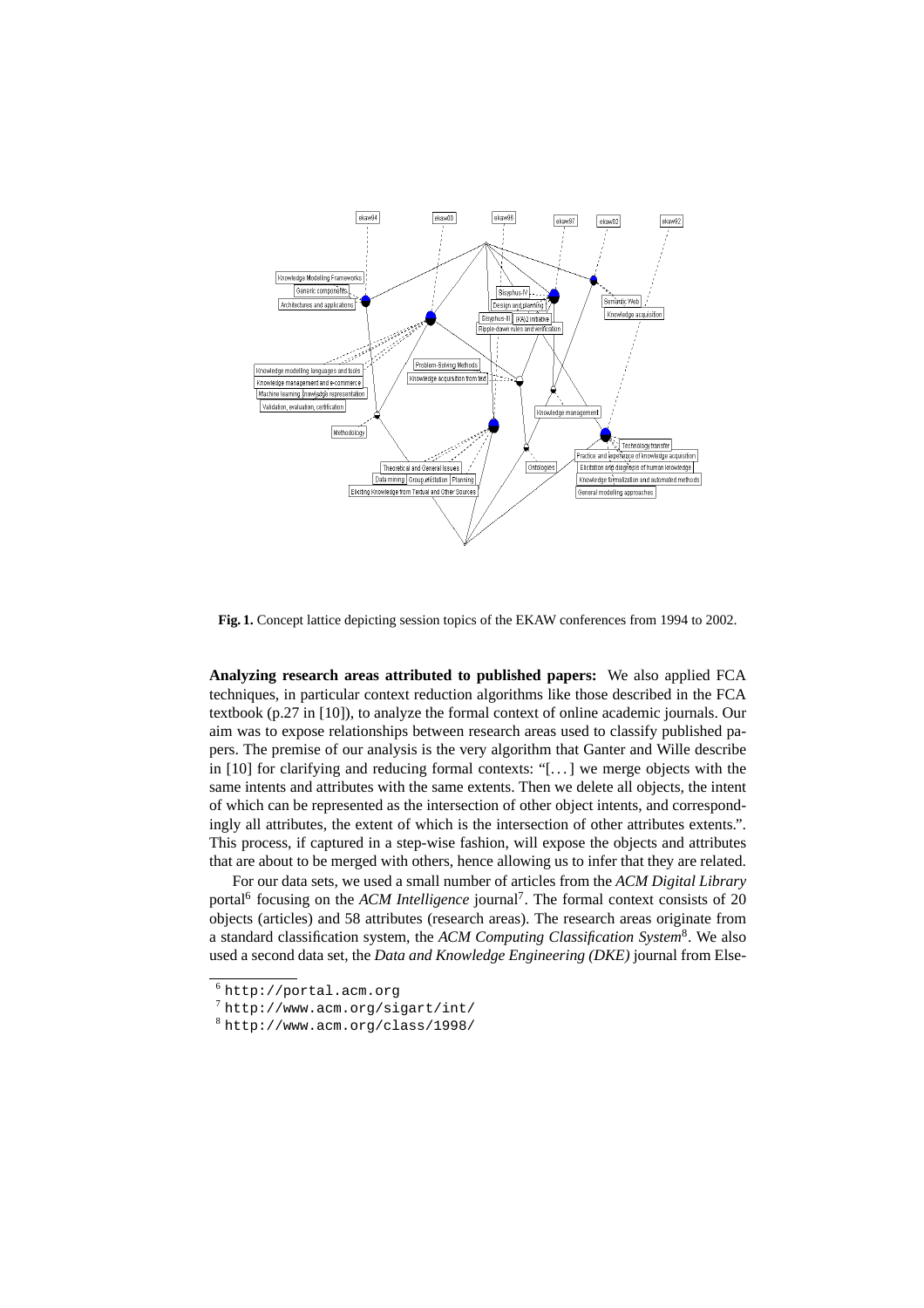vier<sup>9</sup>. In this context we had the same articles (objects) as in the ACM context, but this time we classified them against the *DKE*'s own classification system, Elsevier's classification of  $DKE$  fields<sup>10</sup>, which uses 27 research areas (attributes) for classifying the aforementioned articles.

For both data sets we chose as objects for their context, papers that appeared in the journals. For instance, for the *ACM Intelligence* journal we chose papers that appeared over a period of three years, from 1999 to 2001 and were accessible from the *ACM Digital Library* portal. As these were already classified according to the *ACM Computing Classification System*, we used their classification categories as attributes. We then applied typical context reduction techniques in a step-wise fashion. While we were getting a reduced context, we captured the concepts that are deemed to be interrelated by virtue of having their extents (objects that represent articles in the journal) intersected. For instance, the *ACM classification category H.3.5* on *Web-based services* is the intersection of *H.5* on *Information Interfaces and Presentation* and *H.3* on *Information Storage and Retrieval* by virtue of classifying the same articles. This sort of analysis supports identification of related research areas by using as supporting evidence the classification of articles against standardised categories (originating from the *ACM Computing Classification System*), and the inherited taxonomic reasoning which FCA concept lattices provide.

### **5 Emergent Issues**

The main focus of the SW research community is, at the moment, on infrastructure with concrete deliverables such as the OWL family of ontology web languages  $^{11}$ , and metadata description formats like RDF $<sup>12</sup>$ , which are backed by standardisation bodies</sup> like the W3C (www.w3c.org). Despite these deliverables and progress made in the infrastructure front, it was argued in [13] that in order to realise the SW vision we need to tackle four dark areas which remain relatively untouched: (a) agency coordination, (b) mechanise trust, (c) robust reasoning, and (d) semantic interoperability. These areas are concerned with designing, developing and most importantly, operationalising services on the SW which could potentially change the way we use the Web.

These challenges, however, cover a broad area of scientific research and it is not realistic to expect them to be fully resolved before the SW will be available and commercially exploitable. It will take time to come up with sound scientific and practical solutions to the problems of robust reasoning, agency coordination, and semantic interoperability, to name a few. In the meantime, the SW will continue to grow and attract attention based on short to medium term solutions. We see this maturity phase of the SW as an opportunity for technologies like IF and FCA. As most of the SW machinery is Description Logic (DL) based, there are calls for something that goes beyond or at least complements DLs. For example with respect to IF, in [13] the authors point out that we need:

<sup>9</sup> http://www.elsevier.com/locate/issn/0169023X/

 $^{10}$ http://www.elsevier.com/homepage/sac/datak/dke-classification-2002.pdf

<sup>11</sup> http://www.w3c.org/2004/OWL/

<sup>12</sup> http://www.w3c.org/RDF/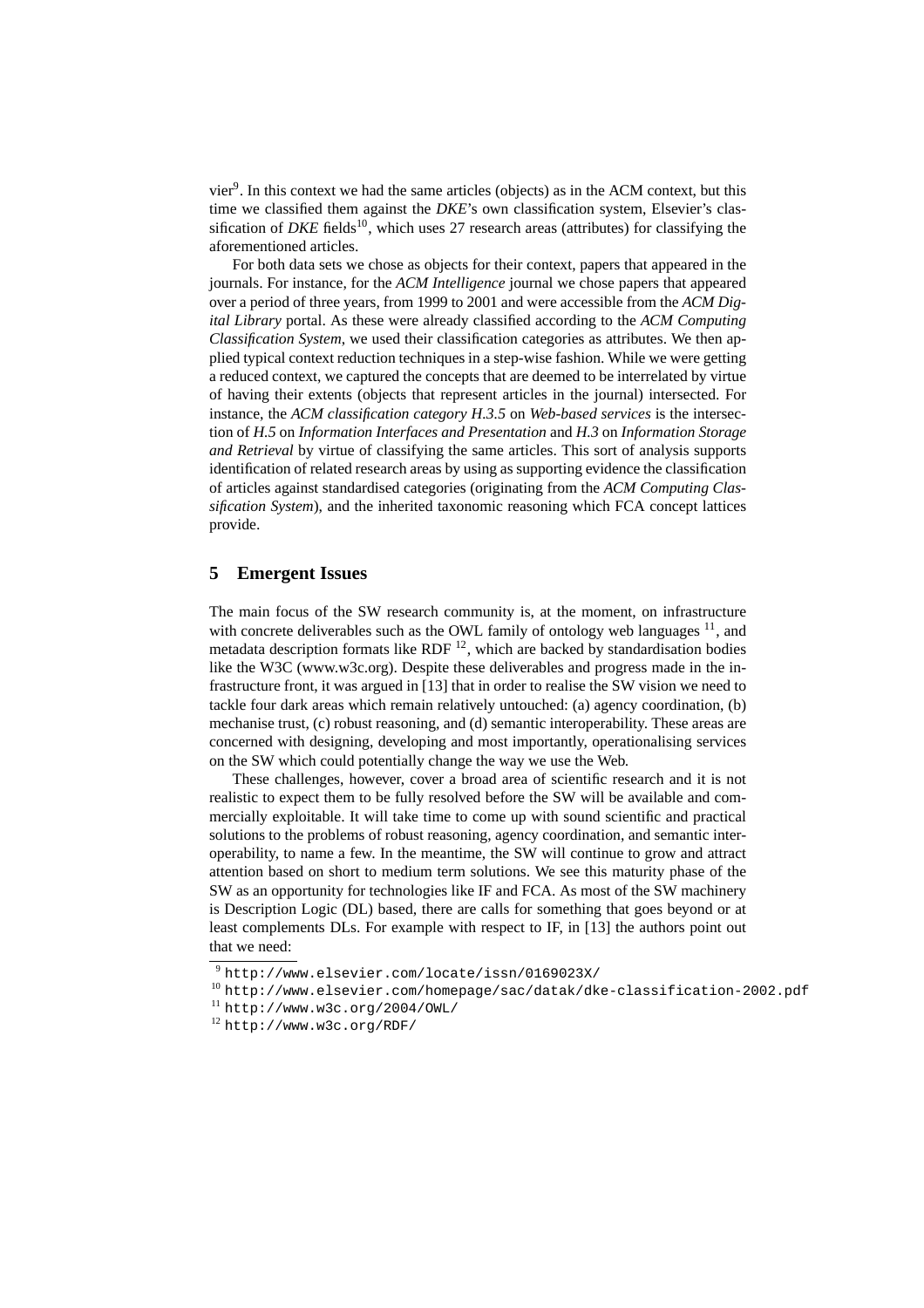"[. . . ] alternative approaches for a logic based on precise mathematical models of information as a necessary requirement for designing and operating information-processing systems have been advocated [...] We have recently explored how mathematical theories of information may provide a different angle from which to approach the distributive nature of semantics on the Semantic Web. As it seems, an information-theoretic approach such as that of Barwise and Seligman's channel theory may be suitable to accommodate various understandings of semantics like those occurring in the Web [. . . ]"

On the other hand, FCA provides a set of tools that allows for formalizing a set of informal descriptions of a domain, thus providing the basis for ontology building. As the availability of (semi-) formal descriptions of vast amounts of data on the Web will become the key to any successful SW endeavour, FCA could play a vital role in helping the knowledge engineer to automate the task of processing these data. That could lead to automation of ontology building methods which in turn will make ontologies—the cornerstone of semantically-rich services on the SW—readily available.

Once these ontologies are built and made available on the SW, then the need for semantically integrating them will naturally arise. At this stage a number of technologies to assist achieve this ambitious goal are available (see, for example the survey in [16]), but IF-based approaches occupy a promising part of this landscape. Therefore, both FCA and IF based tools could be valuable components of an engineer's toolkit in order to tackle SW challenges.

A key issue that emerges seems to be the slow adoption and low profile that these technologies have in the larger SW community. This is not surprising, as IF is still at a premature phase for being technologically exploited, and FCA is mostly known and used in other fields. However, this shouldn't stop us using them to tackle SW challenges as it is the best way for raising their awareness among the SW researchers. As with the adoption of  $D\text{Ls}^{13}$ , it is not the community (or research field) that will change to accommodate a new technology, but the technology itself has to be adopted in order to be appealing for a fields' practitioners. In the context of the SW that will mean incorporating SW standards, like OWL and RDF, into the mechanisms that FCA and IF are based on.

For example, it should be possible to adopt a popular technique in FCA, conceptual scaling, to accommodate the various representations of class information that are possible with the OWL family of languages. As there are different degrees of detail that each OWL version allows you to express, this granularity could be captured in a many-valued context (G,M,W,I) that FCA conceptual scaling provides. It has been discussed already in [14] that FCA contexts (G,M,I) could be used to represent OWL class information, then similarly, the many-valued context could be used to represent extra information that an OWL class has when encoded in more expressive versions of the language (OWL Full).

Similarly, as we discussed in section 3, IF could be used to assist mapping OWL ontologies where the mapped constructs are modelled as infomorphisms and represented

<sup>&</sup>lt;sup>13</sup> DLs evolved from a purely theoretical AI-based exercise in the early nineties, to a mainstream tool for the SW researchers nowadays.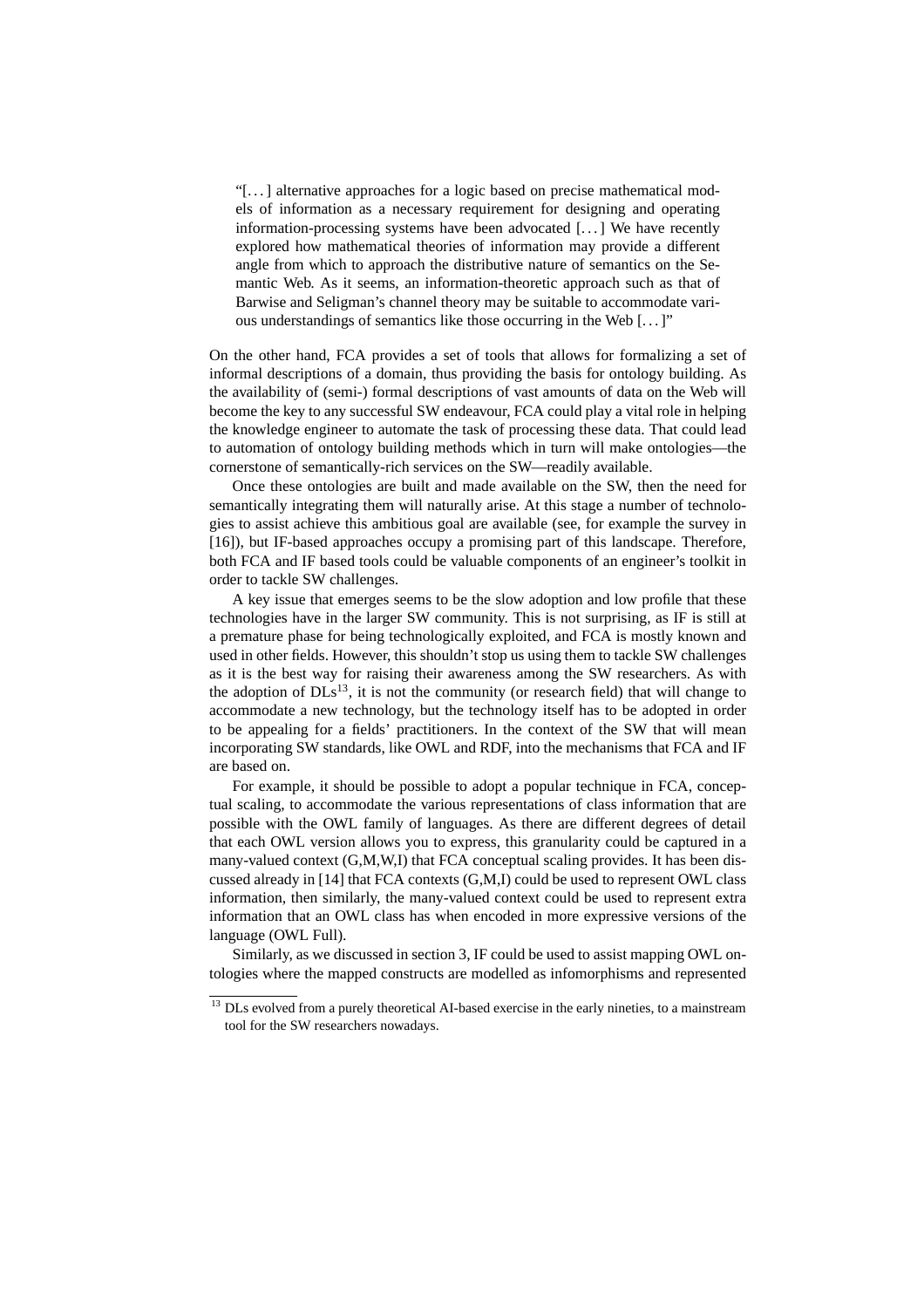with OWL's sameAs construct. This construct is not the only one to express equivalence between OWL constructs. Others like equivalentClass could express more detailed equivalent conditions. A possible use of IF's infomorphisms would be to represent different semantic understandings of the intuitive notion of equality. For example, in OWL Lite and OWL DL, sameAs declares two individuals identical <sup>14</sup> whereas in OWL Full sameAs could be used to equate anything (a class to an individual, a property to a class, etc.).

### **6 Conclusions**

Both FCA and IF have been developed and used by communities which are not closely related to the SW (or its predecessor). They have also been used in closed, controlled environments where the assurances of consistency, and possibly completeness made it possible to explore them in knowledge representation. However, they are also suitable for tackling some of the most prevalent problems for the ambitious SW endeavour: that of semantic integration. In this paper we exposed some of our experiences in using them to tackle this problem. Their adoption by the wider community depends on their ability to evolve and incorporate emerging standards.

*Acknowledgments.* This work is supported under the Advanced Knowledge Technologies (AKT) Interdisciplinary Research Collaboration (IRC), which is sponsored by the UK Engineering and Physical Sciences Research Council under grant number GR/N15764/01 and which comprises the Universities of Aberdeen, Edinburgh, Sheffield, Southampton and the Open University; and it is also supported under the UPIC project, sponsored by Spain's Ministry of Science and Technology under grant number TIN2004- 07461-C02-02. M. Schorlemmer is also supported by a *Ramon y Cajal ´* Fellowship from Spain's Ministry of Science and Technology.

### **References**

- 1. M. Bain. Inductive construction of ontologies from formal concept analysis. In *Proceedings of the 11th International Conference on Conceptual Structures (ICCS'03), Springer LNAI 2746, Dresden, Germany*, July 2003.
- 2. M. Barr. The Chu construction. *Theory and Applications of Categories*, 2(2):17–35, 1996.
- 3. J. Barwise and J. Perry. *Situations and Attitudes*. MIT Press, 1983.
- 4. J. Barwise and J. Seligman. *Information Flow: the Logic of Distributed Systems*. Cambridge Tracts in Theoretical Computer Science 44. Cambridge University Press, 1997. ISBN: 0- 521-58386-1.
- 5. R. Cole and G. Stumme. CEM a conceptual email manager. In *Proceedings of the 8th International Conference on Conceptual Structures (ICCS'00), Darmstadt, Germany*, Aug. 2000.
- 6. F. Correa da Silva, W. Vasconcelos, D. Robertson, V. Brilhante, A. de Melo, M. Finger, and ˆ J. Agusti. On the insufficiency of ontologies: Problems in knowledge sharing and alternative solutions. *Knowledge Based Systems*, 15(3):147–167, 2002.

<sup>14</sup> http://www.w3.org/TR/2004/REC-owl-guide-20040210/